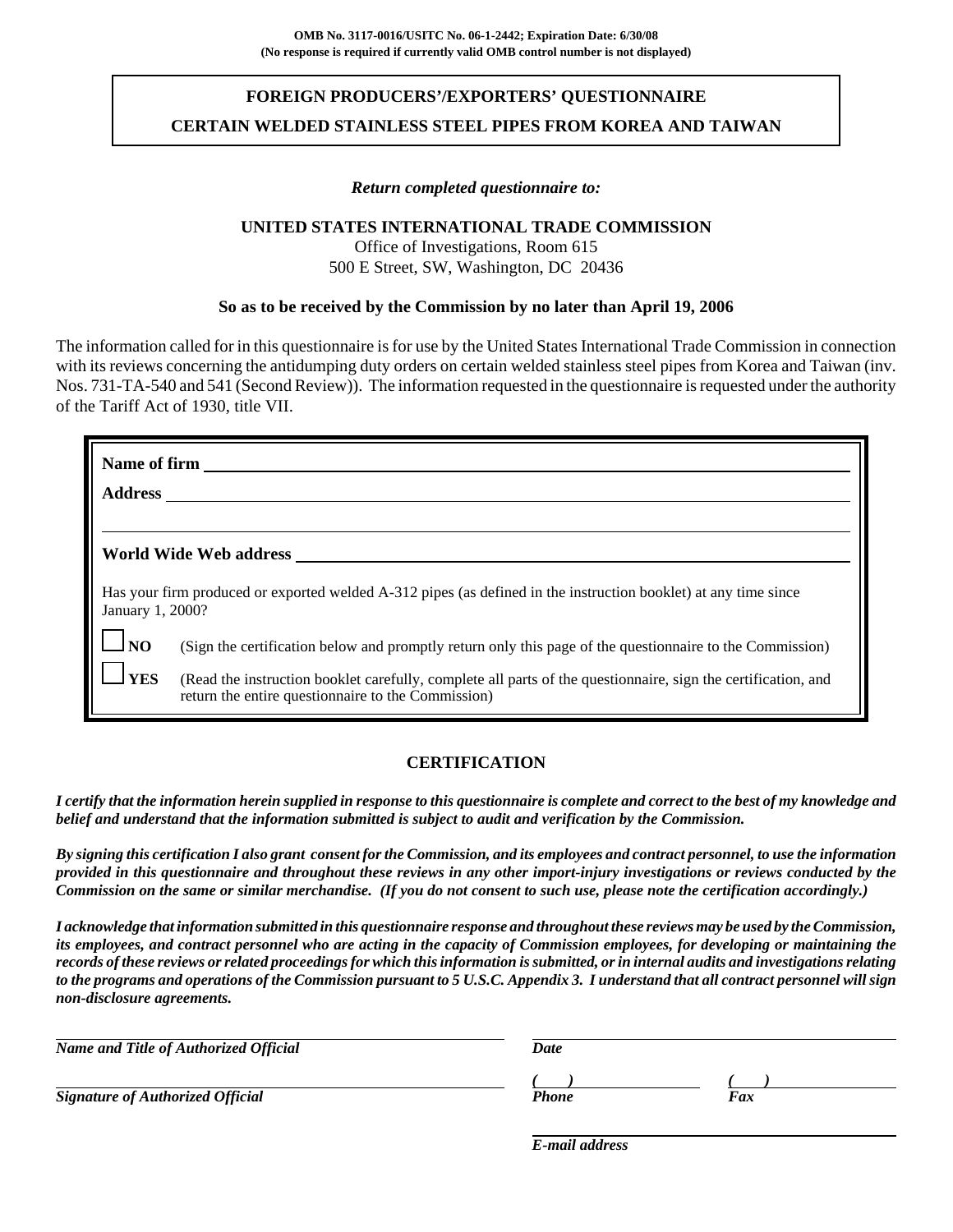### **PART I.--GENERAL QUESTIONS**

The questions in this questionnaire have been reviewed with market participants to ensure that issues of concern are adequately addressed and that data requests are sufficient, meaningful, and as limited as possible. Public reporting burden for this questionnaire is estimated to average 20 hours per response, including the time for reviewing instructions, searching existing data sources, gathering the data needed, and completing and reviewing the questionnaire. Send comments regarding the accuracy of this burden estimate or any other aspect of this collection of information, including suggestions for reducing the burden, to the Office of Investigations, U.S. International Trade Commission, 500 E Street, SW, Washington, DC 20436.

I-1a. Please report below the actual number of hours required and the cost to your firm of preparing the reply to this questionnaire and completing the form.

hours dollars

- I-1b. We are interested in any comments you may have for improving this questionnaire in general or the clarity of specific questions. Please attach such comments to your response or send them to the above address.
- I-2. Provide the name and address of establishment(s) covered by this questionnaire (see page 3 of the instruction booklet for reporting guidelines). If your firm is publicly traded, please specify the stock exchange and trading symbol.

I-3. Please provide the names and addresses of the **FIVE** largest U.S. importers of your firm's welded A-312 pipes in 2005.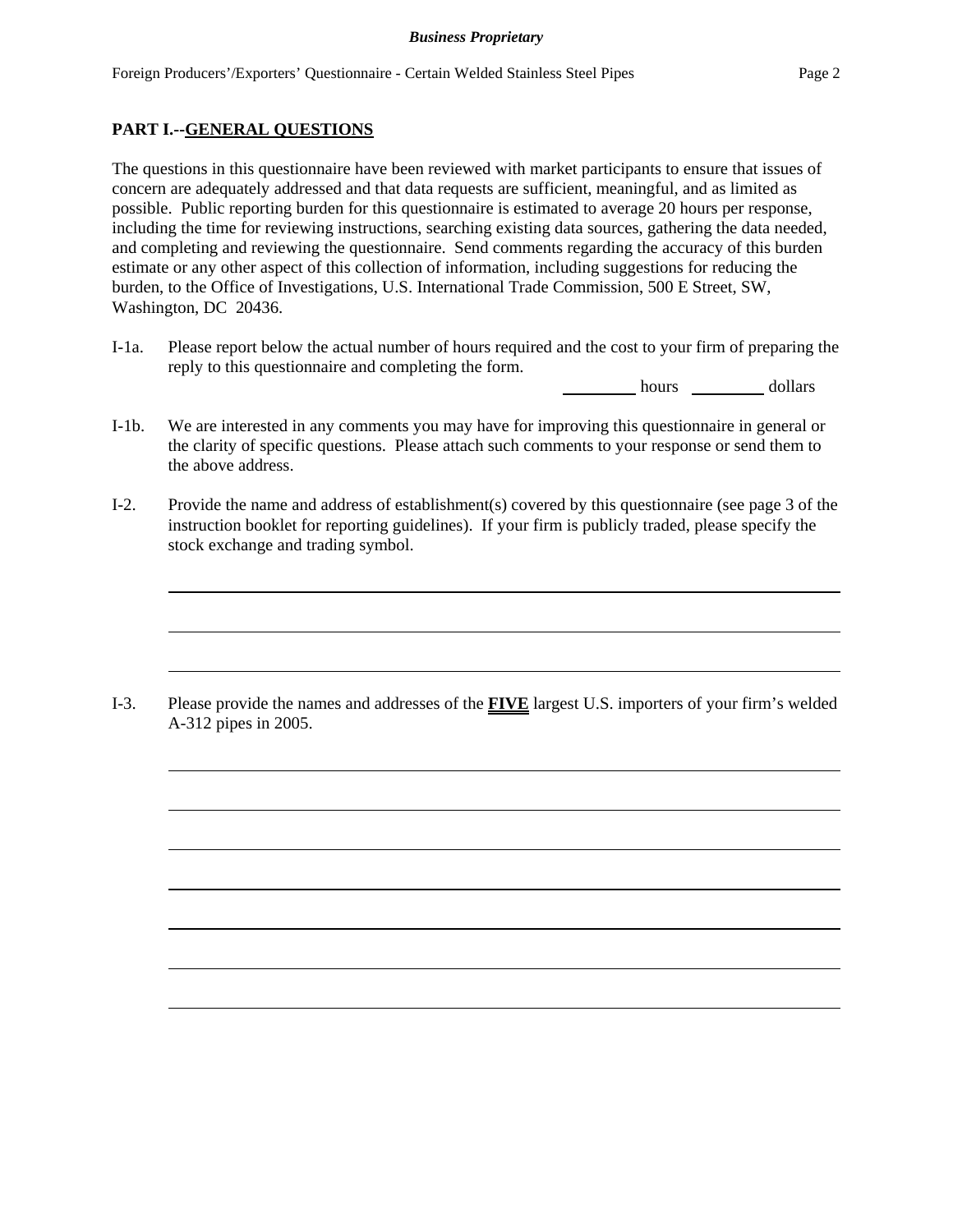# **PART I.--GENERAL QUESTIONS--***Continued*

| $I-4.$ | In Parts II and III of this questionnaire the Commission requests a copy of your company's<br>business plan. Does your company or any related firm have a business plan or any internal<br>documents that describe, discuss, or analyze expected future market conditions for welded A-312<br>pipes, other welded pipes, and/or welded pressure tubes? |  |  |  |  |
|--------|--------------------------------------------------------------------------------------------------------------------------------------------------------------------------------------------------------------------------------------------------------------------------------------------------------------------------------------------------------|--|--|--|--|
|        | <b>No</b><br>Yes--Please provide the requested documents. If you are not providing the<br>requested documents, please explain why not.                                                                                                                                                                                                                 |  |  |  |  |
| $I-5.$ | Does your firm or any related firm produce, have the capability to produce, or have any plans to<br>produce welded A-312 pipes, other welded pipes, and/or welded pressure tubes in the United<br>States or other countries?                                                                                                                           |  |  |  |  |
|        | $\ln$<br>$\frac{1}{2}$ Yes--Please name the firm(s) and country(ies) below and, if U.S.<br>producer(s), ensure that they complete the Commission's producer<br>questionnaire (contact Eric Land for copies of that questionnaire).                                                                                                                     |  |  |  |  |
|        |                                                                                                                                                                                                                                                                                                                                                        |  |  |  |  |
| $I-6.$ | Does your firm or any related firm import or have any plans to import welded A-312 pipes, other<br>welded pipes, and/or welded pressure tubes into the United States?                                                                                                                                                                                  |  |  |  |  |
|        | $\Box$ No<br>$\perp$ Yes--Please name the firm(s) below and ensure that they complete the<br>Commission's importer questionnaire (contact Eric Land for copies of<br>that questionnaire).                                                                                                                                                              |  |  |  |  |
|        |                                                                                                                                                                                                                                                                                                                                                        |  |  |  |  |
|        |                                                                                                                                                                                                                                                                                                                                                        |  |  |  |  |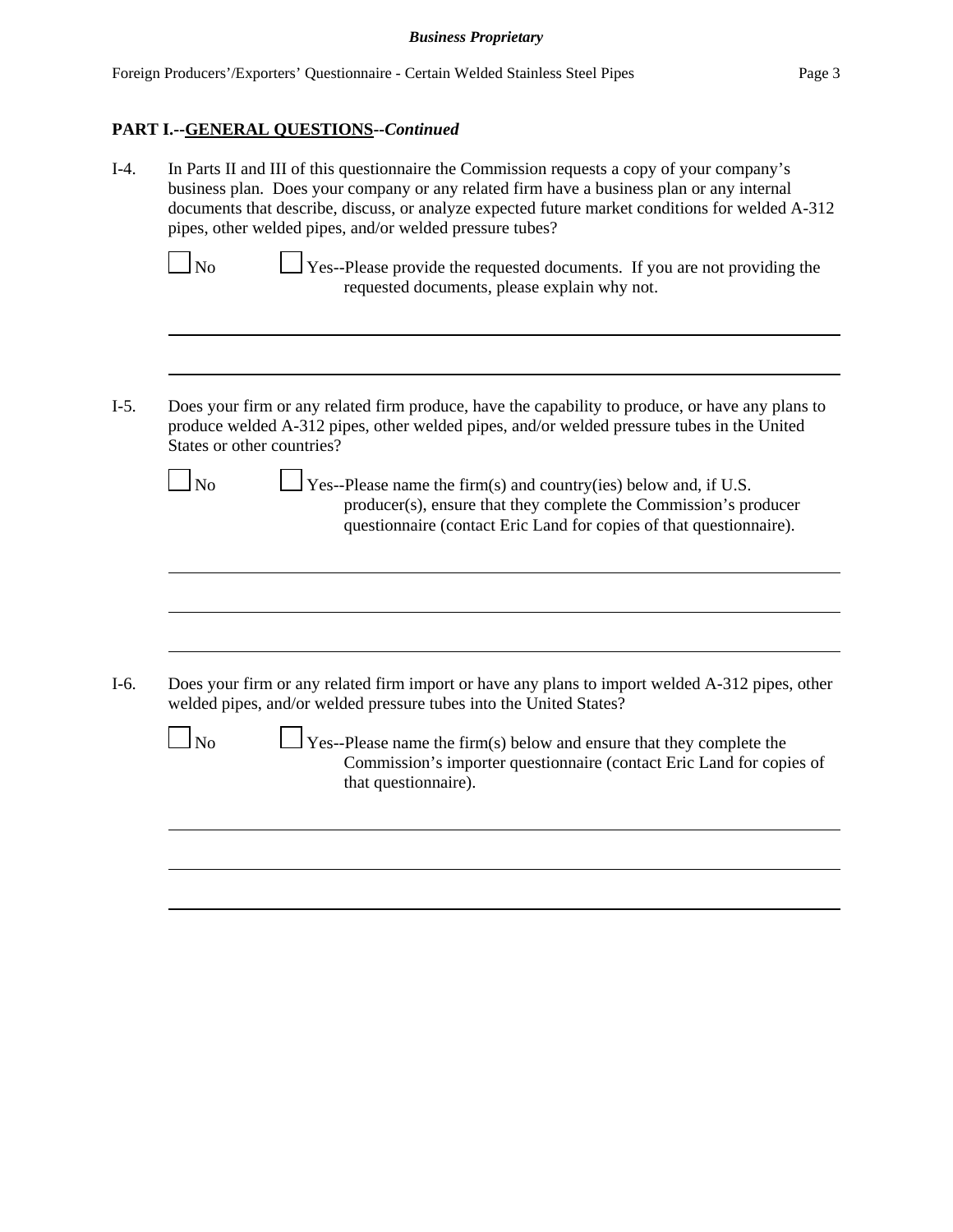II-1. Has your firm experienced any plant openings, relocations, expansions, acquisitions, consolidations, closures, or prolonged shutdowns because of strikes or equipment failure; curtailment of production because of shortages of materials; or any other change in the character of your operations or organization relating to the production of welded A-312 pipes since January 1, 2000?

 $\Box$  No  $\Box$  Yes--Supply details as to the time, nature, and significance of such changes.

II-2. Does your firm anticipate any changes in the character of your operations or organization (as noted above) relating to the production of welded A-312 pipes in the future?

| $N_{\Omega}$ |  |
|--------------|--|

 $\perp$  Yes--Supply details as to the time, nature, and significance of such changes and provide underlying assumptions, along with relevant portions of business plans or other supporting documentation, that address this issue. **Include in your response a specific projection of your firm's capacity to produce welded A-312 pipes (in metric tons) for 2005 and 2006.**

- II-3. Would your firm anticipate any changes in the character of your operations or organization (as noted above) relating to the production of welded A-312 pipes in the future if the antidumping duty orders on welded A-312 pipes from Korea and Taiwan were to be revoked?
	- - $\Box$  Yes--Supply details as to the time, nature, and significance of such changes and provide underlying assumptions, along with relevant portions of business plans or other supporting documentation, that address this issue.

**Anticipated changes if the antidumping duty order on welded A-312 pipes from Korea were to be revoked:**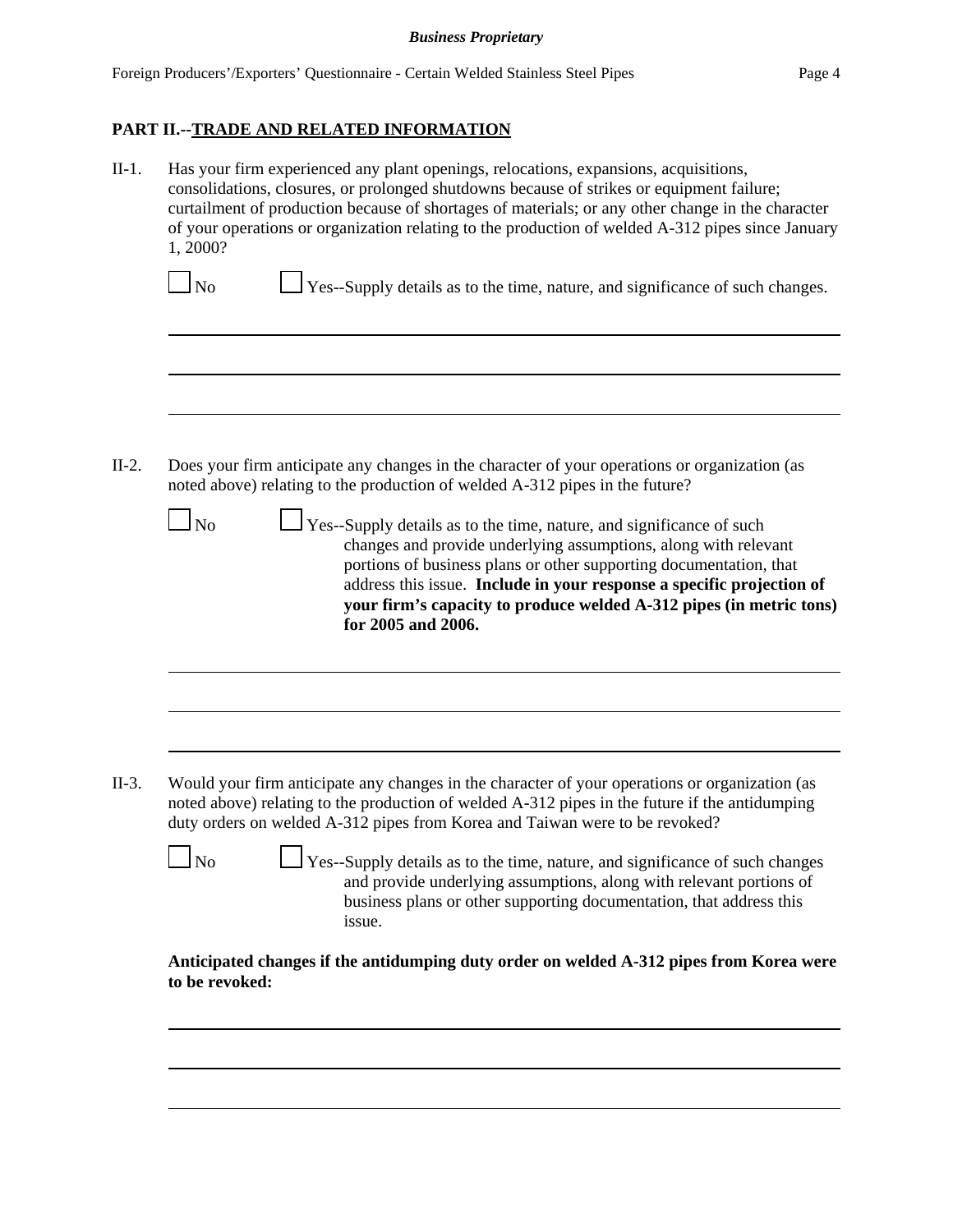| N <sub>o</sub> | Does your firm have any plans to add, expand, curtail, or shut down production capacity and/or<br>production of welded A-312 pipes in <b>Korea</b> in the future?<br>Yes--Please describe those plans, including planned dates and capacity/<br>production quantities involved, and the reason(s) for such change(s). If                                                                    |
|----------------|---------------------------------------------------------------------------------------------------------------------------------------------------------------------------------------------------------------------------------------------------------------------------------------------------------------------------------------------------------------------------------------------|
|                | the plans are to add or expand capacity or production, list (in<br>descending order of importance) the markets (countries) to which such<br>additional capacity or production would be directed. Provide relevant<br>portions of business plans or other supporting documentation that<br>addresses this issue.                                                                             |
| N <sub>o</sub> | Does your firm have any plans to add, expand, curtail, or shut down production capacity and/or<br>production of welded A-312 pipes in <b>Taiwan</b> in the future?<br>Yes--Please describe those plans, including planned dates and capacity/                                                                                                                                               |
|                | production quantities involved, and the reason(s) for such change(s). If<br>the plans are to add or expand capacity or production, list (in<br>descending order of importance) the markets (countries) to which such<br>additional capacity or production would be directed. Provide relevant<br>portions of business plans or other supporting documentation that<br>addresses this issue. |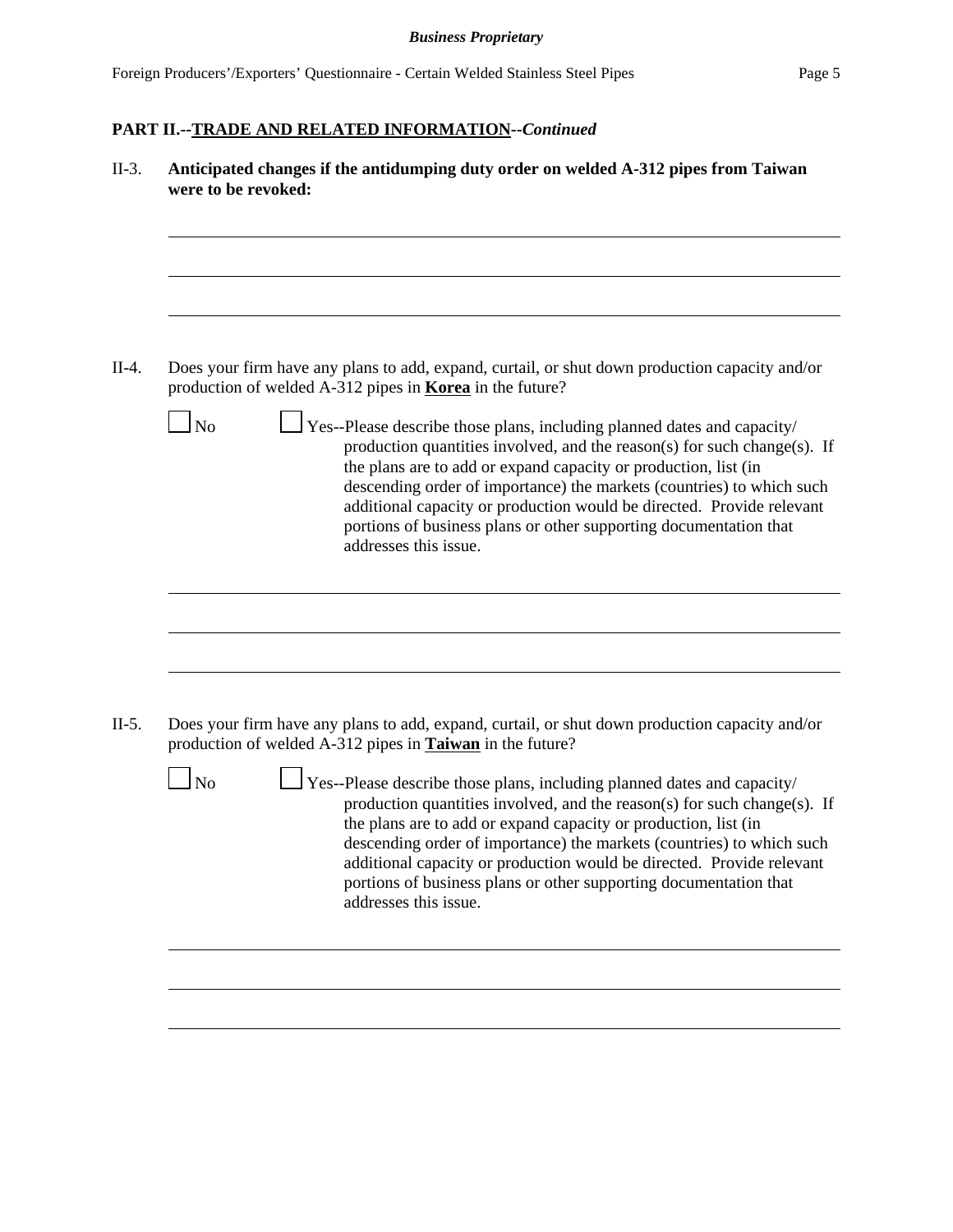II-6. Describe the technology used in the production of welded A-312 pipes in Korea and Taiwan and identify major production inputs. Also discuss any significant changes in production technology since January 1, 2000.

## **Production technology used in Korea:**

**Production technology used in Taiwan:**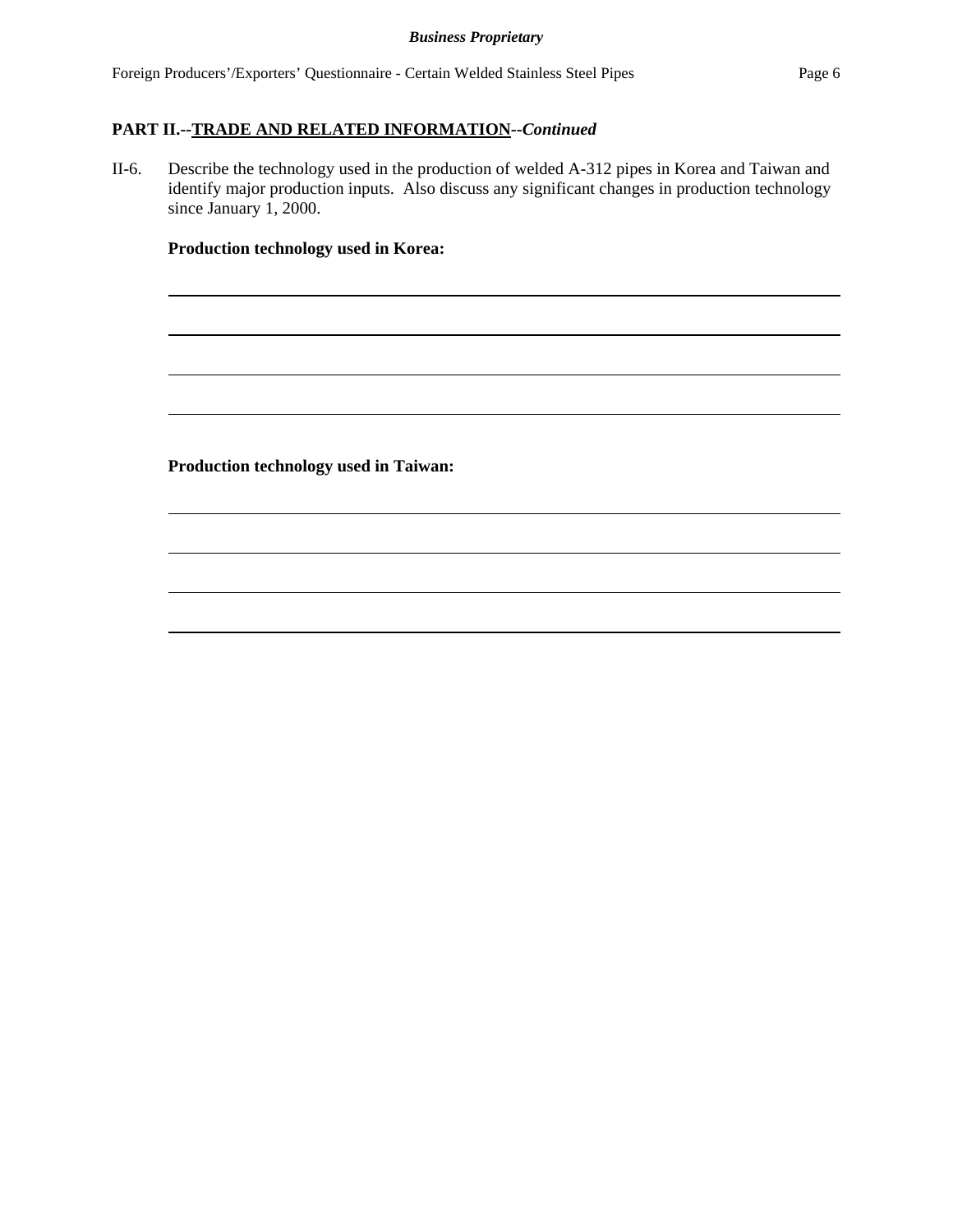II-7. Has your firm since January 1, 2000 produced, or does your firm anticipate producing in the future, other products on the same equipment and machinery used in the production of certain welded A-312 pipes?

> $\Box$  Yes--List the following information and report your firm's combined production capacity and production of these products and welded A-312 pipes in the periods indicated.

Product Period Basis for allocation of capacity data

**(***Quantity* **in metric tons) Item 2000 2001 2002 2003 2004 2005 AVERAGE PRODUCTION CAPACITY PRODUCTION**: A-312 welded austenitic stainless steel pipes: Other welded stainless steel pipes: Welded austenitic stainless steel pressure tubes: All other welded austenitic stainless steel pipes and tubes: All other pipes and tubes:<sup>1</sup>

1 Please identify product included as "all other pipes and tubes:" \_\_\_\_\_\_\_\_\_\_\_\_\_\_\_\_\_\_\_\_\_\_\_\_\_\_\_\_\_

No Pes--List the following information.

II-8. Has your firm since January 1, 2000 produced, or does your firm anticipate producing in the future, other products using the same production and related workers employed to produce welded A-312 pipes?

\_\_\_\_\_\_\_\_\_\_\_\_\_\_\_\_\_\_\_\_\_\_\_\_\_\_\_\_\_\_\_\_\_\_\_\_\_\_\_\_\_\_\_\_\_\_\_\_\_\_\_\_\_\_\_\_\_\_\_\_\_\_\_\_\_\_\_\_\_\_\_\_\_\_\_\_\_\_\_\_\_\_\_

| Product | Period | Basis for allocation of employment data |
|---------|--------|-----------------------------------------|
|         |        |                                         |
|         |        |                                         |
|         |        |                                         |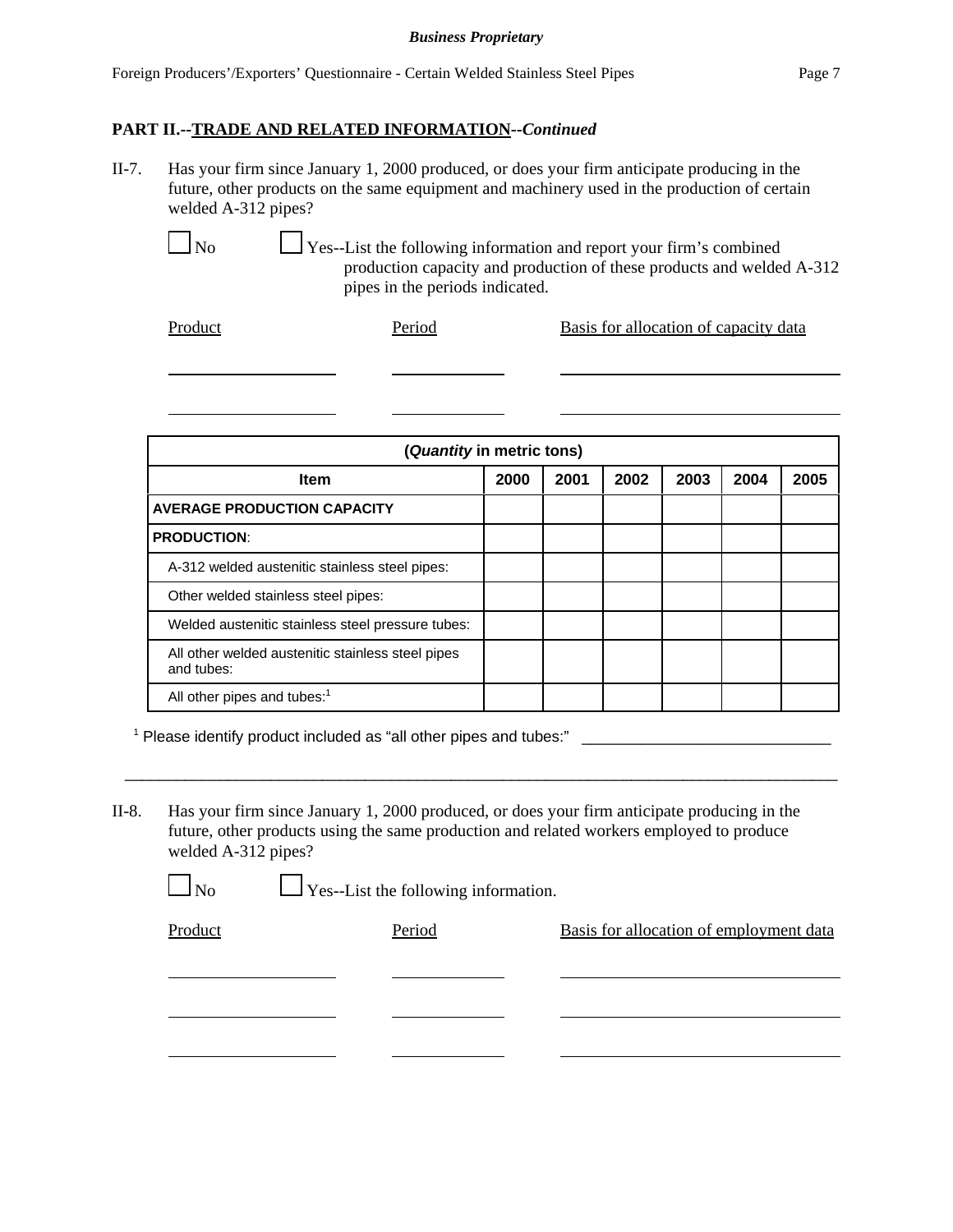| II-9.    |                                                                                                                                                                                                                                                                                                                                                                                                              |                              |                                               | Please describe the constraint(s) that set the limit(s) on your production capacity.                                                                                |      |                                                                                                                                                                                                               |
|----------|--------------------------------------------------------------------------------------------------------------------------------------------------------------------------------------------------------------------------------------------------------------------------------------------------------------------------------------------------------------------------------------------------------------|------------------------------|-----------------------------------------------|---------------------------------------------------------------------------------------------------------------------------------------------------------------------|------|---------------------------------------------------------------------------------------------------------------------------------------------------------------------------------------------------------------|
|          |                                                                                                                                                                                                                                                                                                                                                                                                              |                              |                                               |                                                                                                                                                                     |      |                                                                                                                                                                                                               |
| $II-10.$ |                                                                                                                                                                                                                                                                                                                                                                                                              | sales of welded A-312 pipes? |                                               |                                                                                                                                                                     |      | What percentage of your firm's total sales in its most recent fiscal year was represented by total                                                                                                            |
|          |                                                                                                                                                                                                                                                                                                                                                                                                              |                              |                                               | Percent                                                                                                                                                             |      |                                                                                                                                                                                                               |
| $II-11.$ |                                                                                                                                                                                                                                                                                                                                                                                                              |                              | products, using the same equipment and labor? | Is your firm able to switch production between welded A-312 pipes and other products in                                                                             |      | response to a relative price change in the price of welded A-312 pipes vis-a-vis the price of other                                                                                                           |
|          | $\blacksquare$ No                                                                                                                                                                                                                                                                                                                                                                                            |                              |                                               | welded A-312 pipes.                                                                                                                                                 |      | $\Box$ Yes--Please identify below the other products, the approximate time and<br>cost involved in switching, and the minimum relative price<br>change required for your firm to switch production to or from |
|          |                                                                                                                                                                                                                                                                                                                                                                                                              |                              |                                               |                                                                                                                                                                     |      |                                                                                                                                                                                                               |
| $II-12.$ | $\ln$                                                                                                                                                                                                                                                                                                                                                                                                        |                              | inventories below.                            | Has your firm maintained any inventories of welded A-312 pipes in the United States (not<br>$\perp$ Yes--Report the quantity (in metric tons) of such end-of-period |      | including inventories held by firms identified in questions I-3, I-5, or I-6 above <sup>1</sup> ) since 2000?                                                                                                 |
|          | <b>2000</b>                                                                                                                                                                                                                                                                                                                                                                                                  | 2001                         | 2002                                          | 2003                                                                                                                                                                | 2004 | 2005                                                                                                                                                                                                          |
| $II-13.$ | (a) Are your firm's exports of welded A-312 pipes subject to tariff or non-tariff barriers to trade<br>(for example, antidumping or countervailing duty findings or remedies, tariffs, quotas, or<br>regulatory barriers) in any countries other than the United States?<br>$\Box$ No<br>$\Box$ Yes--List the products(s), country(ies), the year each such barrier was<br>imposed, and the type of barrier. |                              |                                               |                                                                                                                                                                     |      |                                                                                                                                                                                                               |
|          | <b>Product</b>                                                                                                                                                                                                                                                                                                                                                                                               |                              | Country                                       | <b>Year imposed</b>                                                                                                                                                 |      | Barrier (if tariff,<br>give rate)                                                                                                                                                                             |
|          |                                                                                                                                                                                                                                                                                                                                                                                                              |                              |                                               |                                                                                                                                                                     |      |                                                                                                                                                                                                               |
|          |                                                                                                                                                                                                                                                                                                                                                                                                              |                              |                                               |                                                                                                                                                                     |      |                                                                                                                                                                                                               |
|          |                                                                                                                                                                                                                                                                                                                                                                                                              |                              |                                               |                                                                                                                                                                     |      |                                                                                                                                                                                                               |

<sup>&</sup>lt;sup>1</sup> Such firms will report inventories in the Commission's importer or producer questionnaire.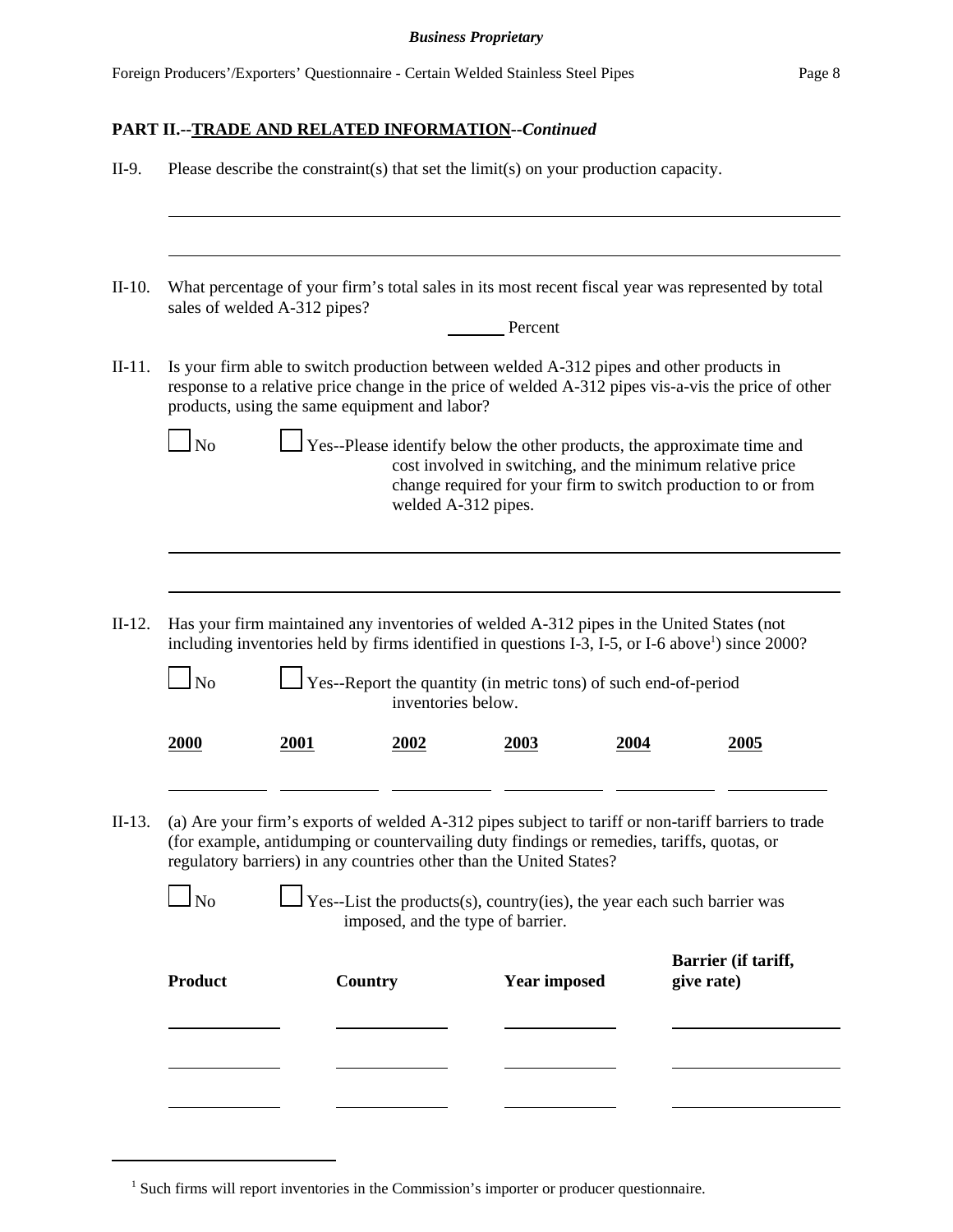### **PART II.--TRADE AND RELATED INFORMATION--***Continued*

II-13. (b) Are your firm's exports of welded A-312 pipes subject to current investigations in any countries other than the United States that might result in tariff or non-tariff barriers to trade?

| $1\mathrm{No}$ | $\Box$ Yes--List the products(s), country(ies), and type of investigation. |                              |  |
|----------------|----------------------------------------------------------------------------|------------------------------|--|
| <b>Product</b> | Country                                                                    | <b>Type of investigation</b> |  |
|                |                                                                            |                              |  |
|                |                                                                            |                              |  |
|                |                                                                            |                              |  |

II-14. Identify export markets (other than the United States) that you have developed or where you have increased your sales of welded A-312 pipes as a result of the antidumping duty orders on certain welded stainless steel pipes from Korea and Taiwan. Please identify and discuss below.

II-15. Describe the significance of the existing antidumping duty orders covering imports of welded A-312 pipes from Korea and Taiwan in terms of their effect on your firm's production capacity, production, home market shipments, exports to the United States and other markets, and inventories. You may wish to compare your firm's operations before and after the imposition of the orders.

II-16. Would your firm anticipate any changes in its production capacity, production, home market shipments, exports to the United States and other markets, or inventories relating to the production of welded A-312 pipes in the future if the antidumping duty orders on certain welded stainless steel pipes from Korea and Taiwan were to be revoked?

 $\Box$  No  $\Box$  Yes--Supply details as to the time, nature, and significance of such changes and provide underlying assumptions, along with relevant portions of business plans or other supporting documentation, for any trends or projections you may provide. Please indicate whether your response differs by country.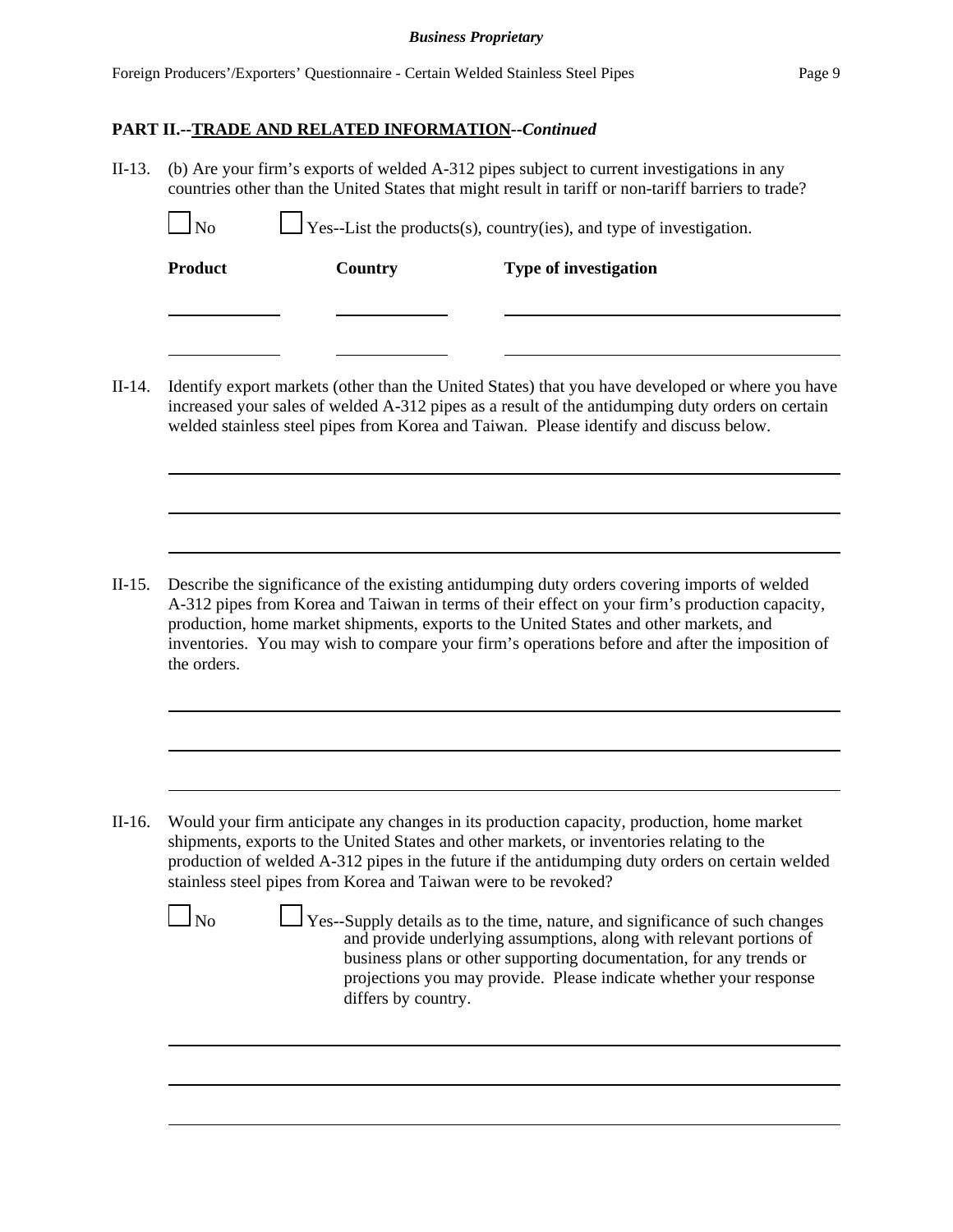#### **PART II.--TRADE AND RELATED INFORMATION--***Continued*

II-17a. Please report production capacity, production, shipments, and inventories of welded A-312 pipes produced by your firm in the country (Korea or Taiwan) for which you are reporting in **2000-05**, checking the appropriate box (and photocopying this page if necessary) to note to which country the data refer.

**Korea Legion Taiwan** 

| (Quantity in metric tons, value in 1,000 U.S. dollars)                                                                                                                                                                                                                                                                                                                                                                                              |      |      |      |      |      |       |
|-----------------------------------------------------------------------------------------------------------------------------------------------------------------------------------------------------------------------------------------------------------------------------------------------------------------------------------------------------------------------------------------------------------------------------------------------------|------|------|------|------|------|-------|
| <b>Item</b>                                                                                                                                                                                                                                                                                                                                                                                                                                         | 2000 | 2001 | 2002 | 2003 | 2004 | 2005  |
| <b>AVERAGE PRODUCTION CAPACITY<sup>1</sup></b> (quantity)                                                                                                                                                                                                                                                                                                                                                                                           |      |      |      |      |      |       |
| BEGINNING-OF-PERIOD INVENTORIES <sup>2</sup> (quantity)                                                                                                                                                                                                                                                                                                                                                                                             |      |      |      |      |      |       |
| PRODUCTION <sup>3</sup> (quantity)                                                                                                                                                                                                                                                                                                                                                                                                                  |      |      |      |      |      |       |
| <b>SHIPMENTS:</b>                                                                                                                                                                                                                                                                                                                                                                                                                                   |      |      |      |      |      |       |
| Home market:                                                                                                                                                                                                                                                                                                                                                                                                                                        |      |      |      |      |      |       |
| Internal consumption/transfers<br>(quantity)                                                                                                                                                                                                                                                                                                                                                                                                        |      |      |      |      |      |       |
| <b>Commercial shipments:</b><br>Quantity                                                                                                                                                                                                                                                                                                                                                                                                            |      |      |      |      |      |       |
| Value                                                                                                                                                                                                                                                                                                                                                                                                                                               |      |      |      |      |      |       |
| Exports to--                                                                                                                                                                                                                                                                                                                                                                                                                                        |      |      |      |      |      |       |
| United States: <sup>4</sup><br>Quantity                                                                                                                                                                                                                                                                                                                                                                                                             |      |      |      |      |      |       |
| Value                                                                                                                                                                                                                                                                                                                                                                                                                                               |      |      |      |      |      |       |
| All other export markets:<br>European Union: <sup>5</sup><br>Quantity                                                                                                                                                                                                                                                                                                                                                                               |      |      |      |      |      |       |
| Value                                                                                                                                                                                                                                                                                                                                                                                                                                               |      |      |      |      |      |       |
| China:<br>Quantity                                                                                                                                                                                                                                                                                                                                                                                                                                  |      |      |      |      |      |       |
| Value                                                                                                                                                                                                                                                                                                                                                                                                                                               |      |      |      |      |      |       |
| Asia (other than China): <sup>6</sup><br>Quantity                                                                                                                                                                                                                                                                                                                                                                                                   |      |      |      |      |      |       |
| Value                                                                                                                                                                                                                                                                                                                                                                                                                                               |      |      |      |      |      |       |
| Other: $7$<br><b>Quantity</b>                                                                                                                                                                                                                                                                                                                                                                                                                       |      |      |      |      |      |       |
| Value                                                                                                                                                                                                                                                                                                                                                                                                                                               |      |      |      |      |      |       |
| Subtotal, all other export markets:<br>Quantity                                                                                                                                                                                                                                                                                                                                                                                                     |      |      |      |      |      |       |
| Value                                                                                                                                                                                                                                                                                                                                                                                                                                               |      |      |      |      |      |       |
| Total exports (quantity)                                                                                                                                                                                                                                                                                                                                                                                                                            |      |      |      |      |      |       |
| Total shipments (quantity)                                                                                                                                                                                                                                                                                                                                                                                                                          |      |      |      |      |      |       |
| END-OF-PERIOD INVENTORIES (quantity)                                                                                                                                                                                                                                                                                                                                                                                                                |      |      |      |      |      |       |
| <sup>1</sup> The production capacity (see definitions in instructions booklet) reported is based on operating hours per week,<br>per year. Please describe the methodology used to calculate production capacity, and explain any changes in reported capacity (use<br>additional pages as necessary).                                                                                                                                              |      |      |      |      |      | weeks |
| <sup>2</sup> Reconciliation of data.--Please note that the quantities reported above should reconcile as follows: beginning-of-period inventories,<br>plus production, less total shipments, equals end-of-period inventories. Do the data reported reconcile?<br>Yes<br>No--Please explain:<br><sup>3</sup> Please estimate the percentage of total production of welded A-312 pipes in Korea or Taiwan accounted for by your firm's production in |      |      |      |      |      |       |
| Percent<br>2005:<br><sup>4</sup> Please estimate the percentage of total exports to the United States of welded A-312 pipes from Korea or Taiwan accounted for by<br>your firm's exports in 2005:<br>Percent<br>$\mathbf{u}$ is a single $\mathbf{u}$ $\mathbf{u}$ is a set $\mathbf{u}$                                                                                                                                                            |      |      |      |      |      |       |

5 dentify principal *European Union* export markets.

<sup>6</sup> Identify principal Asian export markets.

<sup>7</sup> Identify principal *other* export markets.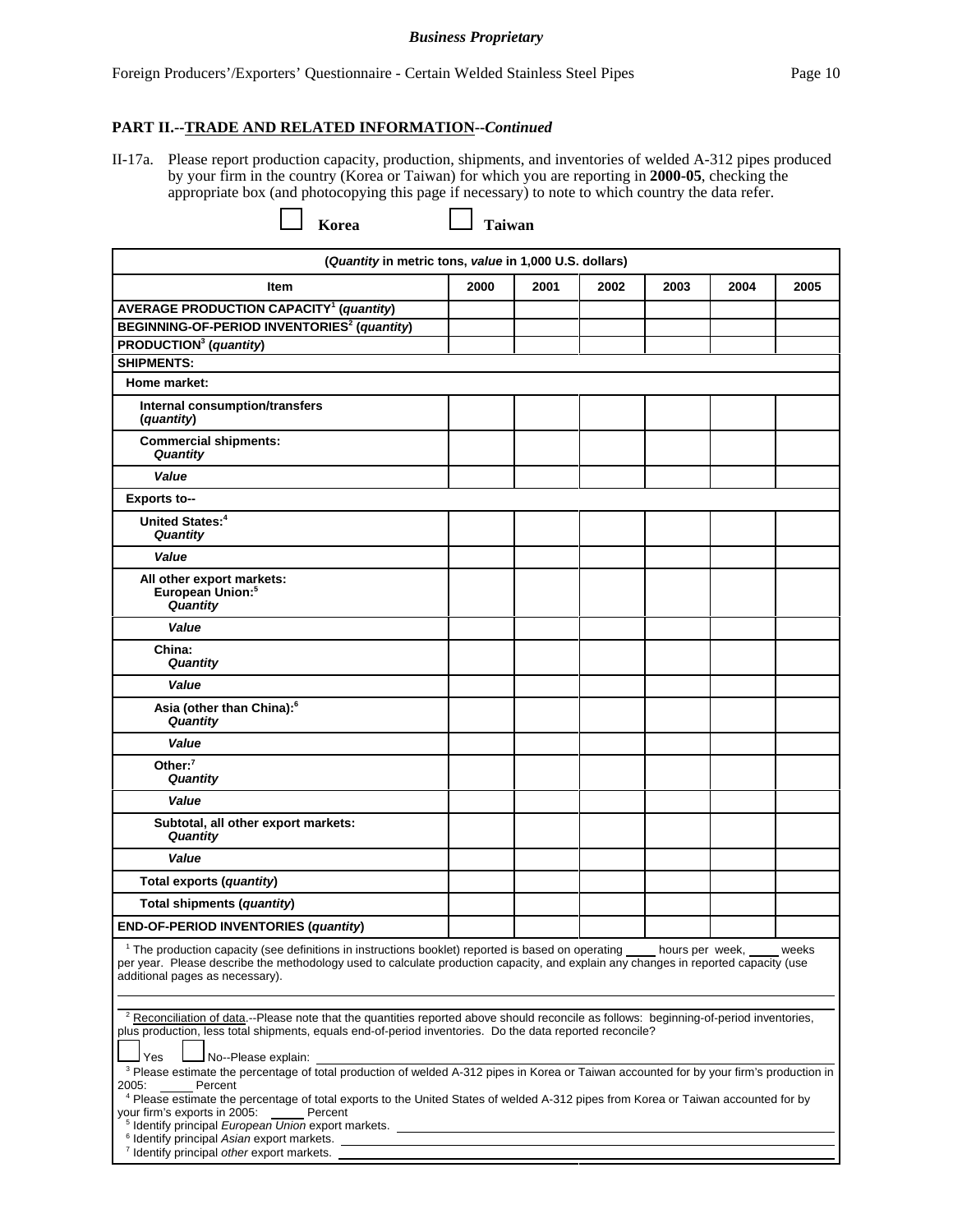## **PART II.--TRADE AND RELATED INFORMATION--***Continued*

II-17b. Please report production capacity, production, shipments, and inventories of welded A-312 pipes produced by your firm in Korea or Taiwan in January-March 2005 and January-March 2006, checking the appropriate box (and photocopying this page if necessary) to note to which country the data refer.

**Korea Legion Taiwan** 

| (Quantity in metric tons, value in 1,000 U.S. dollars)           |                    |                    |  |
|------------------------------------------------------------------|--------------------|--------------------|--|
| <b>Item</b>                                                      | January-March 2005 | January-March 2006 |  |
| <b>AVERAGE PRODUCTION CAPACITY (quantity)</b>                    |                    |                    |  |
| <b>BEGINNING-OF-PERIOD INVENTORIES<sup>1</sup></b><br>(quantity) |                    |                    |  |
| <b>PRODUCTION</b> (quantity)                                     |                    |                    |  |
| <b>SHIPMENTS:</b>                                                |                    |                    |  |
| Home market:                                                     |                    |                    |  |
| Internal consumption/transfers<br>(quantity)                     |                    |                    |  |
| <b>Commercial shipments:</b><br>Quantity                         |                    |                    |  |
| Value                                                            |                    |                    |  |
| Exports to--                                                     |                    |                    |  |
| <b>United States:</b><br>Quantity                                |                    |                    |  |
| Value                                                            |                    |                    |  |
| All other export markets:<br><b>European Union:</b><br>Quantity  |                    |                    |  |
| Value                                                            |                    |                    |  |
| China:<br>Quantity                                               |                    |                    |  |
| Value                                                            |                    |                    |  |
| Asia (other than China):<br>Quantity                             |                    |                    |  |
| Value                                                            |                    |                    |  |
| Other:<br>Quantity                                               |                    |                    |  |
| Value                                                            |                    |                    |  |
| Subtotal, all other export markets:<br>Quantity                  |                    |                    |  |
| Value                                                            |                    |                    |  |
| Total exports (quantity)                                         |                    |                    |  |
| Total shipments (quantity)                                       |                    |                    |  |
| <b>END-OF-PERIOD INVENTORIES (quantity)</b>                      |                    |                    |  |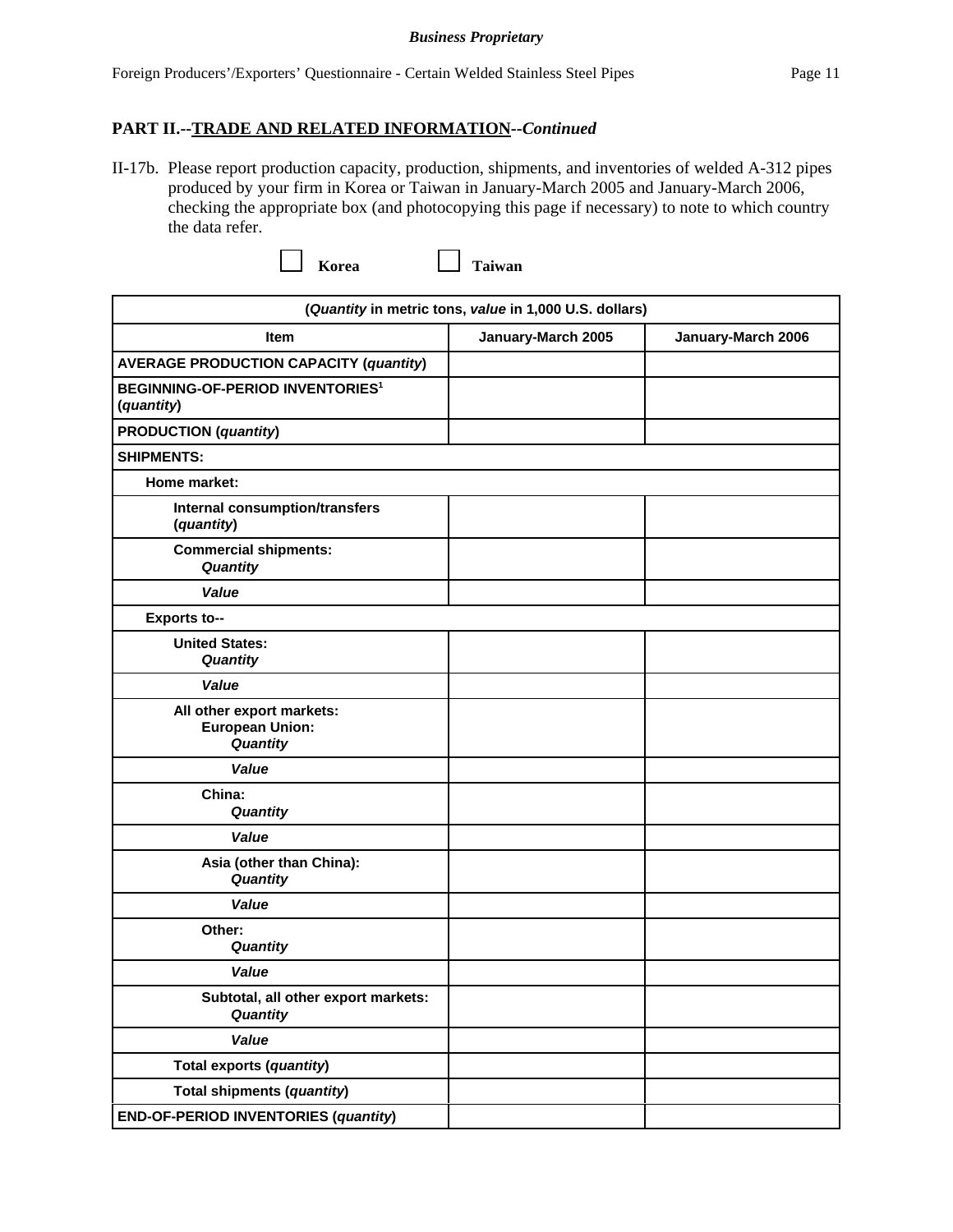II-17c. Please report projected production capacity, production, shipments, and inventories of welded A-312 pipes produced by your firm in Korea or Taiwan for full year 2005 and 2006, both if the orders remain in effect and if the orders are revoked.

**Korea Legendia** Taiwan

| (Quantity in metric tons, value in 1,000 U.S. dollars)           |      |                  |             |  |
|------------------------------------------------------------------|------|------------------|-------------|--|
|                                                                  | 2005 | If the orders:   |             |  |
| <b>Item</b>                                                      |      | remain in effect | are revoked |  |
|                                                                  |      | 2006             | 2006        |  |
| <b>AVERAGE PRODUCTION CAPACITY (quantity)</b>                    |      |                  |             |  |
| <b>BEGINNING-OF-PERIOD INVENTORIES<sup>1</sup></b><br>(quantity) |      |                  |             |  |
| <b>PRODUCTION</b> (quantity)                                     |      |                  |             |  |
| <b>SHIPMENTS:</b>                                                |      |                  |             |  |
| Home market:                                                     |      |                  |             |  |
| Internal consumption/transfers<br>(quantity)                     |      |                  |             |  |
| <b>Commercial shipments:</b><br>Quantity                         |      |                  |             |  |
| Value                                                            |      |                  |             |  |
| <b>Exports to--</b>                                              |      |                  |             |  |
| <b>United States:</b><br>Quantity                                |      |                  |             |  |
| Value                                                            |      |                  |             |  |
| All other export markets:<br><b>European Union:</b><br>Quantity  |      |                  |             |  |
| Value                                                            |      |                  |             |  |
| China:<br>Quantity                                               |      |                  |             |  |
| Value                                                            |      |                  |             |  |
| Asia (other than China):<br>Quantity                             |      |                  |             |  |
| Value                                                            |      |                  |             |  |
| Other:<br>Quantity                                               |      |                  |             |  |
| Value                                                            |      |                  |             |  |
| Subtotal, all other export markets:<br>Quantity                  |      |                  |             |  |
| Value                                                            |      |                  |             |  |
| Total exports (quantity)                                         |      |                  |             |  |
| Total shipments (quantity)                                       |      |                  |             |  |
| <b>END-OF-PERIOD INVENTORIES (quantity)</b>                      |      |                  |             |  |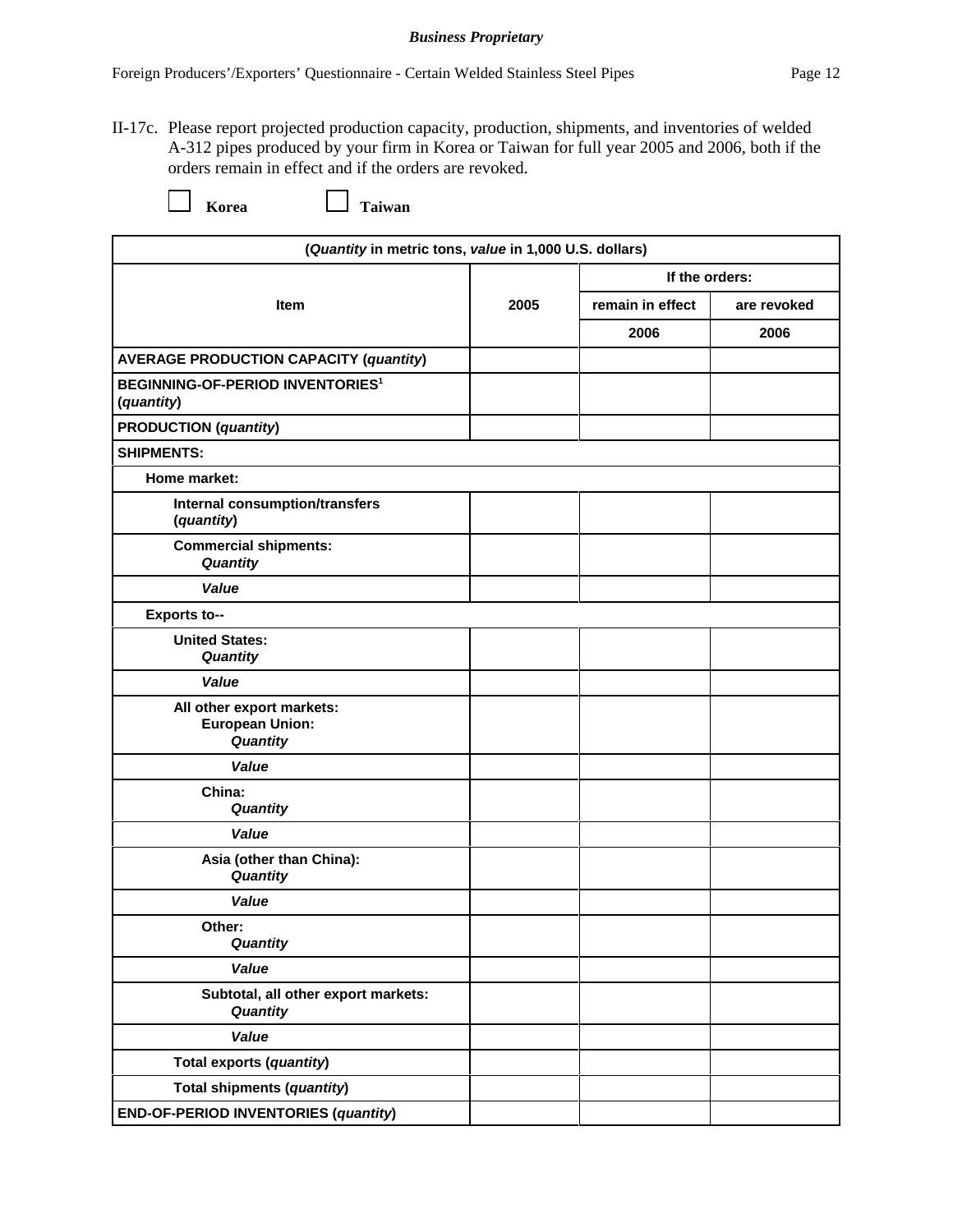## **PART III.--MARKET FACTORS**

III-1. Approximately what share of your firm's sales of welded A-312 pipes to U.S. customers in 2005 were on a (1) long-term contract basis (multiple deliveries for more than 12 months), (2) shortterm contract basis (multiple deliveries up to 12 months), and (3) spot sales basis (for a single delivery)?

| <b>Type of sale</b>  | Share of sales (percent) |
|----------------------|--------------------------|
| Long-term contracts  |                          |
| Short-term contracts |                          |
| Spot sales           |                          |

- III-2. If you sell on a long-term contract basis, please answer the following questions with respect to provisions of a typical long-term contract.
	- (a) What is the average duration of a contract?
	- (b) Can prices be renegotiated during the contract period?
	- (c) Does the contract fix quantity, price, or both?
	- (d) Does the contract have a meet or release provision?
- III-3. If you sell on a short-term contract basis, please answer the following questions with respect to provisions of a typical short-term contract.
	- (a) What is the average duration of a contract?
	- (b) Can prices be renegotiated during the contract period?
	- (c) Does the contract fix quantity, price, or both?
	- (d) Does the contract have a meet or release provision?
- III-4. What is the average lead time between a U.S. customer's order and the date of delivery for your firm's sales of welded A-312 pipes?

| <b>Source</b>     | Share of 2005 sales | <b>Lead time</b> |
|-------------------|---------------------|------------------|
| From inventory    |                     |                  |
| Produced to order |                     |                  |
| <b>Total</b>      | 100%                |                  |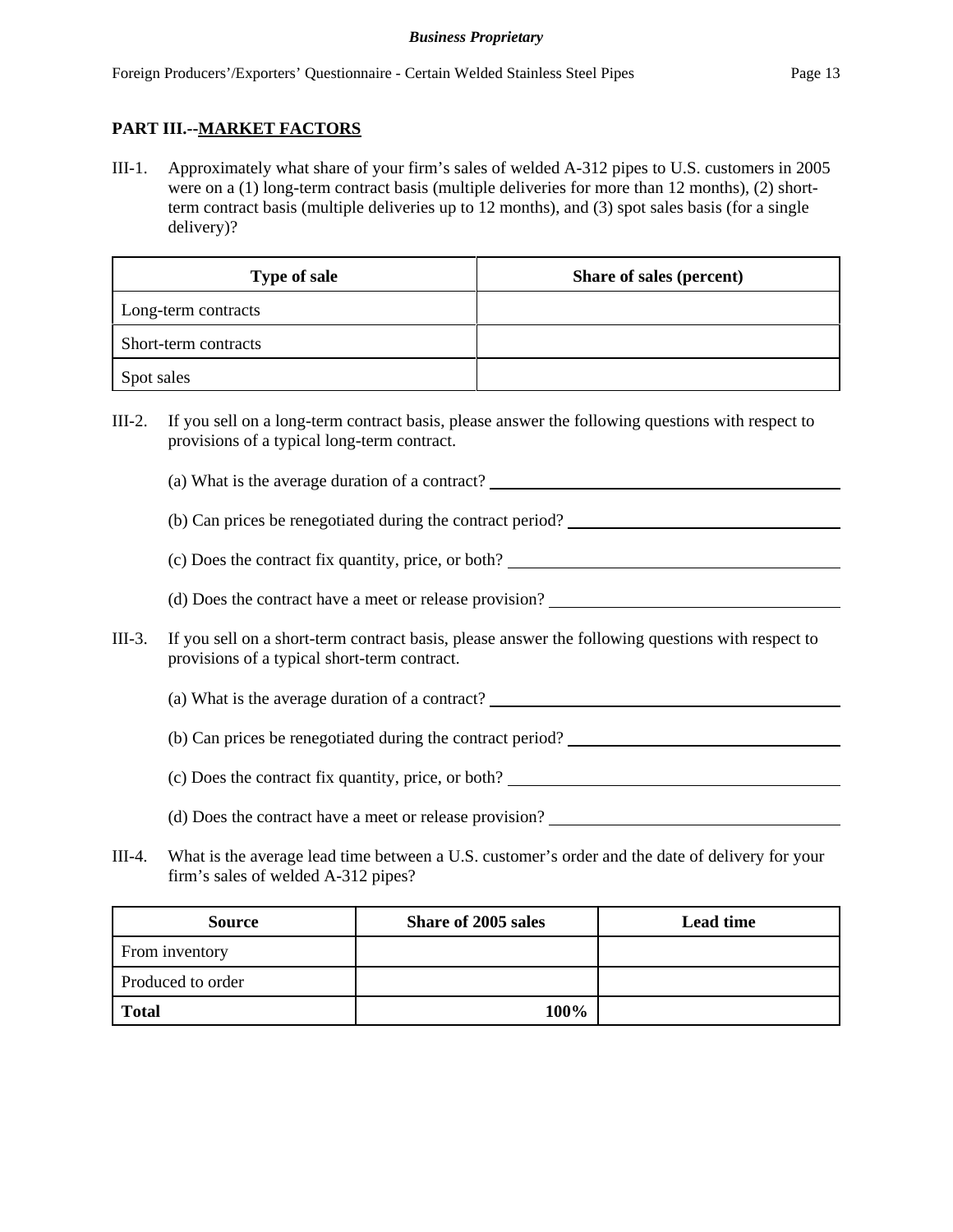| $III-5.$ | To what extent have changes in the prices of raw materials affected your firm's selling prices for<br>welded A-312 pipes since January 1, 2000? Also discuss any anticipated changes in your raw<br>material costs in the future, identifying the time period(s) involved and the factor(s) that you<br>believe would be responsible for such changes. Provide any underlying assumptions, along with<br>relevant portions of business plans or other supporting documentation, that address this issue.                                                                                                                                                               |  |  |  |
|----------|------------------------------------------------------------------------------------------------------------------------------------------------------------------------------------------------------------------------------------------------------------------------------------------------------------------------------------------------------------------------------------------------------------------------------------------------------------------------------------------------------------------------------------------------------------------------------------------------------------------------------------------------------------------------|--|--|--|
|          |                                                                                                                                                                                                                                                                                                                                                                                                                                                                                                                                                                                                                                                                        |  |  |  |
| III-6.   | Have any changes occurred in any other factors affecting supply (e.g., changes in availability or<br>prices of energy or labor; transportation conditions; production capacity and/or methods of<br>production; technology; export markets; or alternative production opportunities) that affected the<br>availability of Korea and/or Taiwan-produced welded A-312 pipes in the U.S. market since<br>January 1, 2000? Please indicate whether your response differs by country.<br>$\log$<br>$\overline{Y}$ Yes--Please note the time period(s) of any such changes, the factors(s)<br>involved, and the impact such changes had on your shipment volumes and prices. |  |  |  |
| III-7.   | (a) Do you anticipate any changes in terms of the availability of welded A-312 pipes from <b>Korea</b><br>in the U.S. market in the future?                                                                                                                                                                                                                                                                                                                                                                                                                                                                                                                            |  |  |  |
|          | No Change<br>Decrease<br>Increase                                                                                                                                                                                                                                                                                                                                                                                                                                                                                                                                                                                                                                      |  |  |  |
|          | (b) Do you anticipate any changes in terms of the availability of welded A-312 pipes from<br>Taiwan in the U.S. market in the future?                                                                                                                                                                                                                                                                                                                                                                                                                                                                                                                                  |  |  |  |
|          | No Change<br>Increase<br>Decrease                                                                                                                                                                                                                                                                                                                                                                                                                                                                                                                                                                                                                                      |  |  |  |
|          | (c) If you anticipate changes in supply, please identify the changes including the time period and<br>the impact of such changes on shipment volumes and prices. Provide any underlying<br>assumptions, along with relevant portions of business plans or other supporting documentation,<br>that address this issue. Please indicate to which country your response refers.                                                                                                                                                                                                                                                                                           |  |  |  |
|          |                                                                                                                                                                                                                                                                                                                                                                                                                                                                                                                                                                                                                                                                        |  |  |  |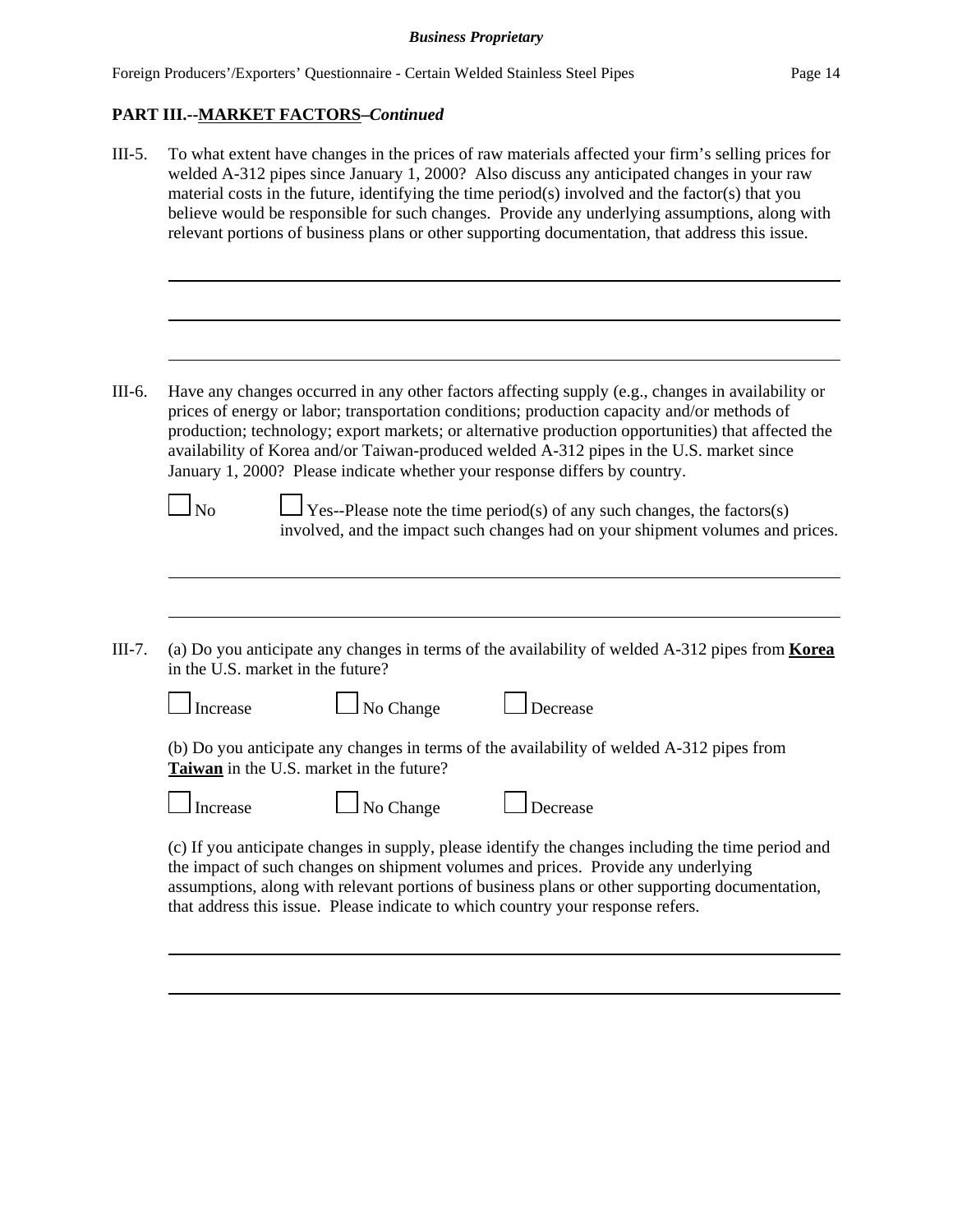- III-8. Describe how easily your firm can shift its sales of welded A-312 pipes between the U.S. market and alternative country markets. In your discussion, please describe any contracts, other sales arrangements, or other constraints (including any third-country trade barriers such as tariffs, quotas, or other non-tariff barriers) that would prevent or retard your firm from shifting welded A-312 pipes between the U.S. and alternative country markets within a 12-month period. Provide any underlying assumptions, along with relevant portions of business plans or other supporting documentation, that address this issue.
- III-9. Is the product range, product mix, or marketing of welded A-312 pipes in your home market significantly different from the product range, product mix, or marketing of welded A-312 pipes for export to the United States or to third-country markets? Have there been any significant changes in the product range, product mix, or marketing of welded A-312 pipes in your home market, for export to the United States, or for export to third-country markets since January 1, 2000?

 $\Box$  No  $\Box$  Yes--Please describe and quantify if possible.

III-10. Please discuss any anticipated changes in terms of the product range, product mix, or marketing of welded A-312 pipes in your home market, for export to the United States, or for export to third-country markets in the future, identifying the time period(s) involved and the factor(s) that you believe would be responsible for such changes. Provide any underlying assumptions, along with relevant portions of business plans or other supporting documentation, that address this issue.

III-11. (a) Please list in order of importance any products that may be substituted for welded A-312 pipes.

 $(1)$  (2) (3)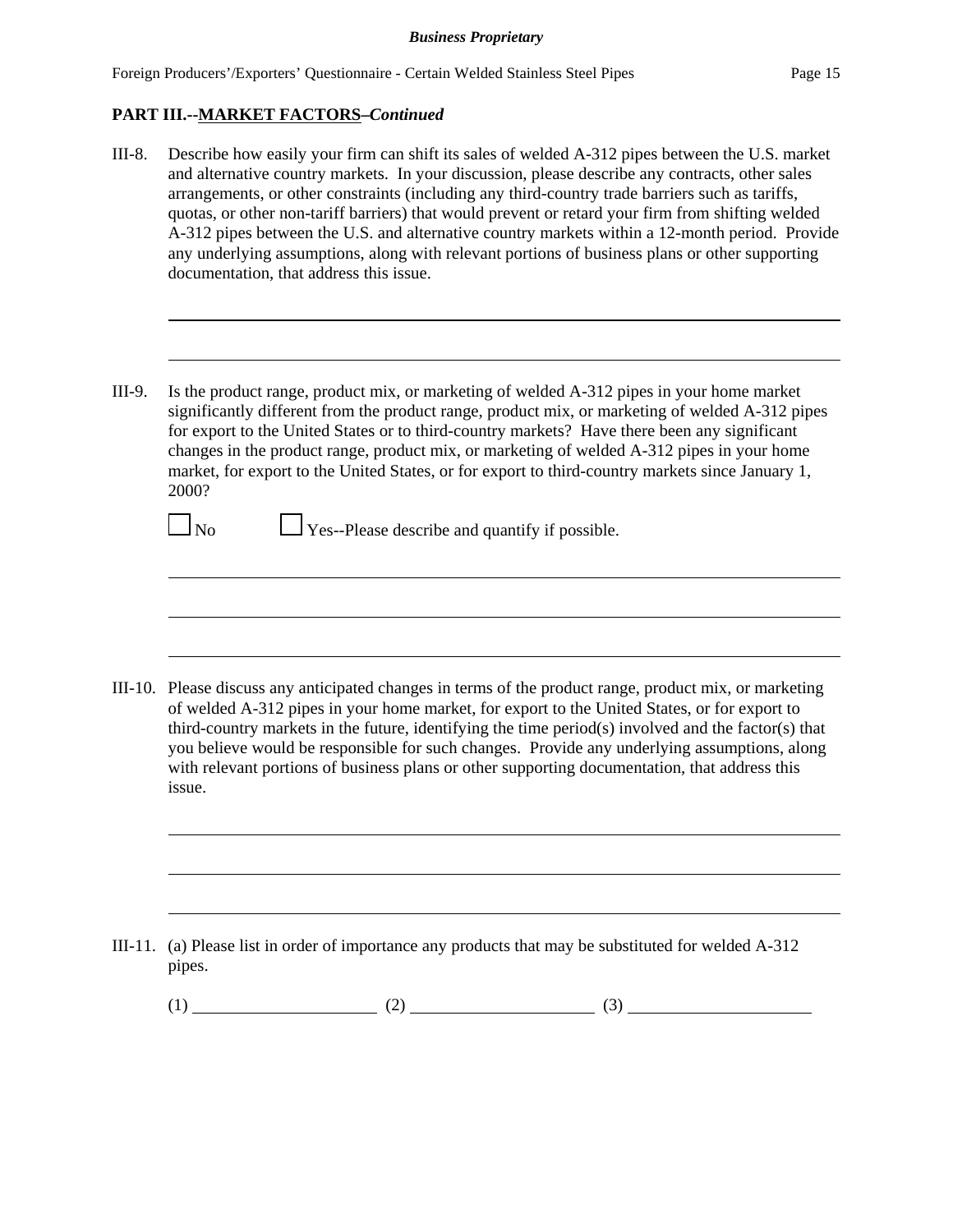| III-11. (b) For each possible substitute product, please give examples of applications and end uses for<br>which they are substitutes.                                                                                                                                                                                                                                    |  |  |  |
|---------------------------------------------------------------------------------------------------------------------------------------------------------------------------------------------------------------------------------------------------------------------------------------------------------------------------------------------------------------------------|--|--|--|
| (c) Have changes in the prices of these products affected the price for welded A-312 pipes?<br>$\Box$ No<br>Yes-To what degree do changes in their prices affect the price for welded<br>A-312 pipes? Does this effect have a time lag? If so, how long is the time lag<br>for each substitute product? Does this vary by type of welded A-312 pipes or<br>final end use? |  |  |  |
| III-12. Have there been any changes in the number or types of products that can be substituted for<br>welded A-312 pipes since January 1, 2000?<br>Yes--Please explain.<br>$\Box$ No                                                                                                                                                                                      |  |  |  |
| III-13. Do you anticipate any changes in terms of the substitutability of other products for welded A-312<br>pipes in the future?<br>Yes--Please describe. Provide any underlying assumptions, along with<br>$\Box$ No                                                                                                                                                    |  |  |  |
| relevant portions of business plans or other supporting documentation, that<br>address this issue.<br>III-14. Are the welded A-312 pipes produced by your firm and sold in its home market interchangeable<br>(i.e., can be used in the same applications) with your firm's welded A-312 pipes sold to the<br>United States and/or to third-country markets?              |  |  |  |
| $\Box$ Yes<br>No--Identify the market(s) and any differences in the products.                                                                                                                                                                                                                                                                                             |  |  |  |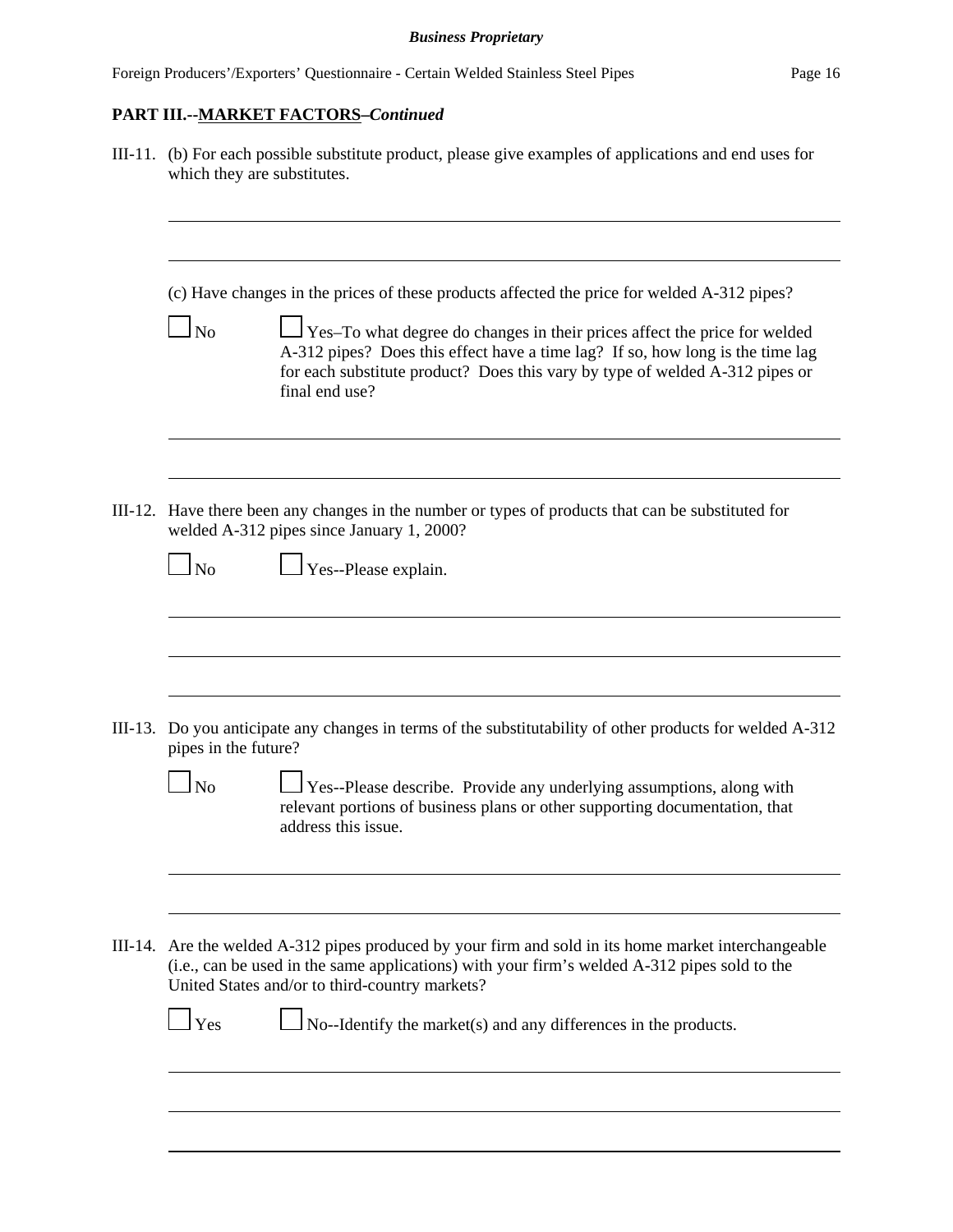| Describe the end uses of the welded A-312 pipes that you manufacture and sell to your home<br>market. If these end uses differ from those of the welded A-312 pipes you sell to the U.S.<br>market or to third-country markets, explain. |                                                                                                                                                                                                                                                                                                        |  |
|------------------------------------------------------------------------------------------------------------------------------------------------------------------------------------------------------------------------------------------|--------------------------------------------------------------------------------------------------------------------------------------------------------------------------------------------------------------------------------------------------------------------------------------------------------|--|
|                                                                                                                                                                                                                                          |                                                                                                                                                                                                                                                                                                        |  |
| $\Box$ No                                                                                                                                                                                                                                | Have there been any changes in the end uses of welded A-312 pipes since January 1, 2000?<br>Yes--Please describe.                                                                                                                                                                                      |  |
| $\Box$ No                                                                                                                                                                                                                                | Do you anticipate any changes in terms of the end uses of welded A-312 pipes in the future?<br>Yes--Please describe and identify the time period. Provide any<br>underlying assumptions, along with relevant portions of business plans or other<br>supporting documentation, that address this issue. |  |
|                                                                                                                                                                                                                                          |                                                                                                                                                                                                                                                                                                        |  |
| January 1, 2000?                                                                                                                                                                                                                         | (a) How has demand within your home market for welded A-312 pipes changed since                                                                                                                                                                                                                        |  |
| Increased                                                                                                                                                                                                                                | Unchanged Decreased                                                                                                                                                                                                                                                                                    |  |
|                                                                                                                                                                                                                                          | Other (describe)                                                                                                                                                                                                                                                                                       |  |
| 1,2000?                                                                                                                                                                                                                                  | (b) How has demand within the United States for welded A-312 pipes changed since January                                                                                                                                                                                                               |  |
| Increased                                                                                                                                                                                                                                | Unchanged Decreased                                                                                                                                                                                                                                                                                    |  |
|                                                                                                                                                                                                                                          |                                                                                                                                                                                                                                                                                                        |  |
|                                                                                                                                                                                                                                          | (c) How has demand outside both your home market and the United States, if known, for                                                                                                                                                                                                                  |  |
|                                                                                                                                                                                                                                          | welded A-312 pipes changed since January 1, 2000?                                                                                                                                                                                                                                                      |  |
| Increased                                                                                                                                                                                                                                | Unchanged Decreased                                                                                                                                                                                                                                                                                    |  |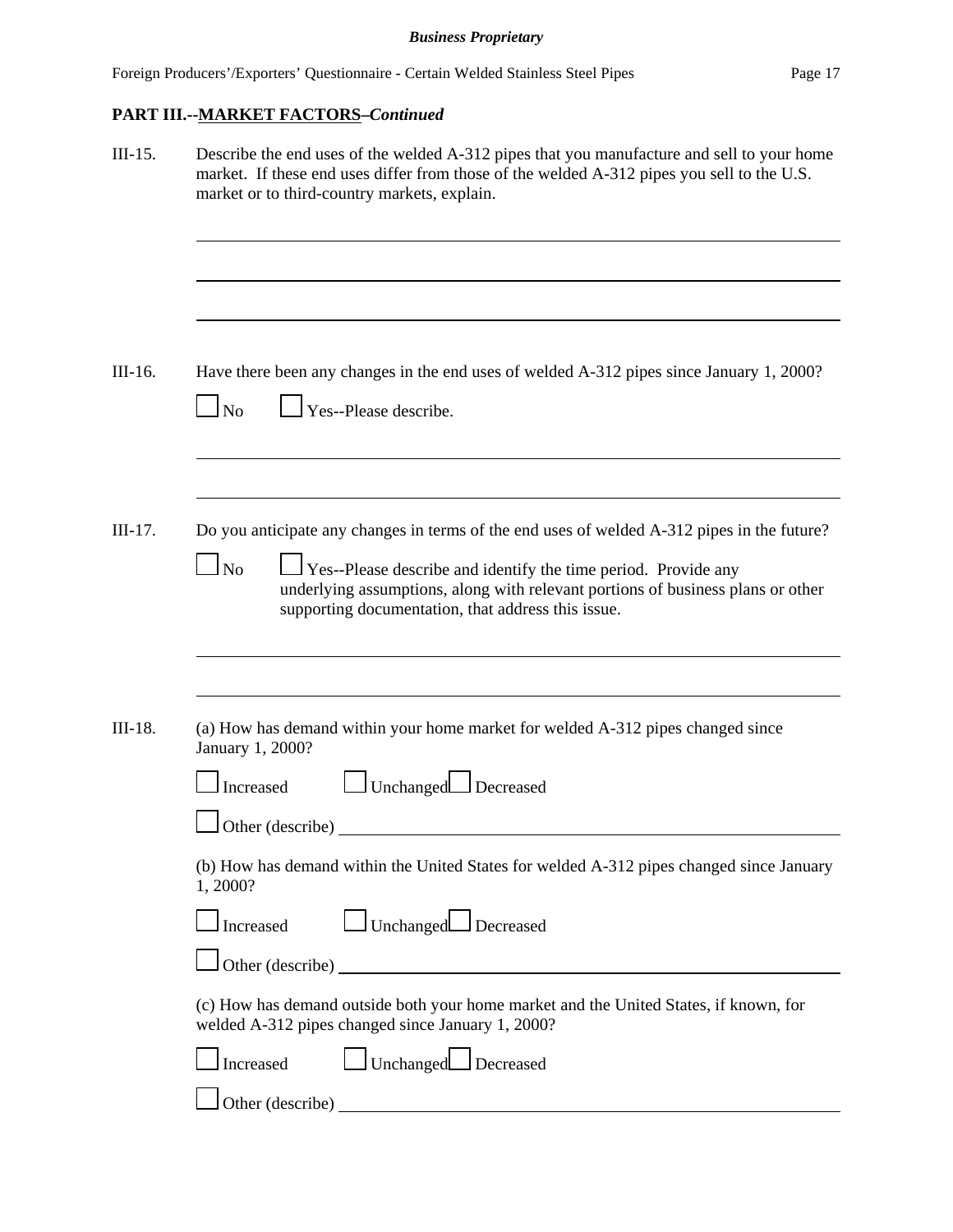| (d) What were the principal factors affecting changes in demand? |                                                                                                                                                                                                                              |  |
|------------------------------------------------------------------|------------------------------------------------------------------------------------------------------------------------------------------------------------------------------------------------------------------------------|--|
|                                                                  |                                                                                                                                                                                                                              |  |
|                                                                  |                                                                                                                                                                                                                              |  |
|                                                                  |                                                                                                                                                                                                                              |  |
|                                                                  | Do you anticipate any future changes in welded A-312 pipes demand in your home market<br>and the United States and, if known, the rest of the world?                                                                         |  |
| $\Box$ No                                                        | $\Box$ Yes--Please describe and identify the time period. Provide any<br>underlying assumptions, along with relevant portions of business plans or other<br>supporting documentation, that address this issue.               |  |
|                                                                  |                                                                                                                                                                                                                              |  |
|                                                                  | Please compare market prices of welded A-312 pipes in your home market, the United States,<br>and third-country markets, if known. Provide specific information as to time periods and<br>regions for any price comparisons. |  |